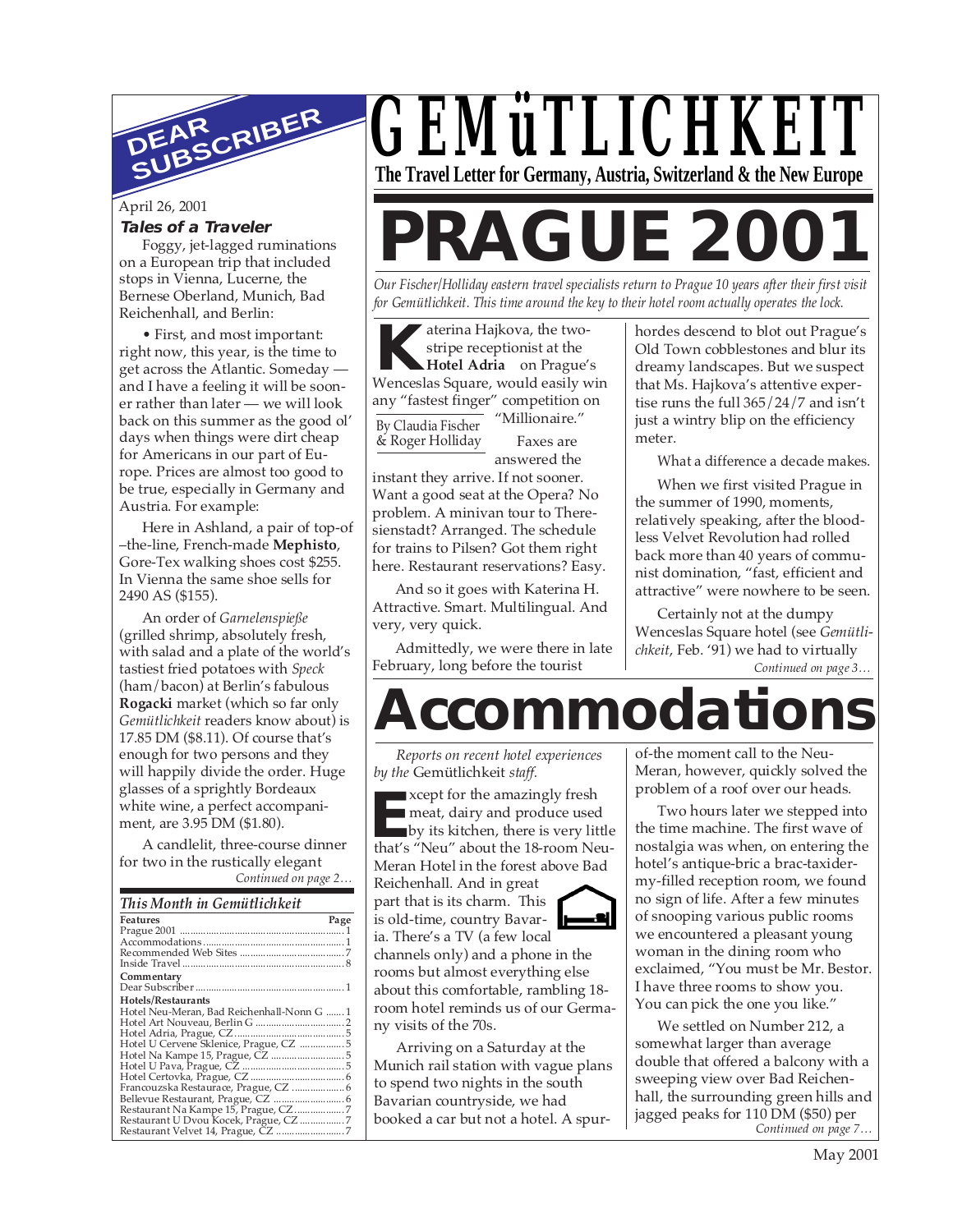## *DEAR SUBSCRIBER Continued from page 1*

dining room of the hotel **Neu-Meran** (see story page 1) near Bad Reichenhall, is about 82 DM (\$37), not including beverages.

Double rooms in comfortable three-star hotels in major cities can be found at from \$85-\$125; substantially less in the countryside.

• On the other hand, a Vienna hotel owner who had just returned from Paris was still in shock over the cost of beer in the lobby of the **Hotel George V**, a cool \$19 — and yes that *is* a U.S. dollar sign in front of the 19.

• I fear there have been compromises in the making of my all-time favorite beer, **Budvar** from the Czech Republic. The last couple of years it's not been the same rich lager that first won me over. Austria's **Gösser**, however, was marvelous at Vienna's **Gösserbier Klinik**.

• When winter and spring air fares are so low  $-$  \$350 to \$450 – I notice couples purchasing three tickets in order to keep a middle seat open between them. The airlines must love it; one less passenger to feed, clean up after, or get belligerent — and they still get paid.

• Let's hope a new airport is on the long list of great buildings to be constructed in Berlin. Either Tegel is too small to handle current passenger traffic or new boarding procedures are needed. We dutifully arrived two hours before our **Swissair** flight to Zürich. Check-in at

Tegel is at the gate, immediately behind which is the boarding lounge. The check-in area has only about 12 seats. There are plenty of seats in the boarding lounge but no one was allowed to enter until about 45 minutes before flight time. Thus about 100 of us stood for more than an hour in the tiny check-in area, with nowhere else to go, clogging traffic and peering through glass into a deserted boarding lounge and its couple of hundred empty seats.

• That's my only complaint about Berlin, easily the most interesting and exciting city in our three countries — some say in all of Europe. The new film museum is stunning, the **Hotel Art Nouveau** (Leibnitzstr. 59, 10629 Berlin, tel.: + 49/030 327 744-0, fax: 327 744 –4, web: www.hotelartnouveau.de) is now the "official" *Gemütlichkeit* Berlin headquarters, and we already told you about Rogacki. We'll have a more complete update next month.

• For the first time we are now seeing restaurants marked "No Cell Phones." Some rail cars are signed "Quiet Zone," meaning no phones or noisy talk. (I always assumed the ability to speak rapidly at high volume for long periods without taking a breath was, like baseball, an American pastime. But when I began to ride European trains a few years ago, I discovered otherwise.) Loud applause from *Gemütlichkeit*.

• Germany's speedy ICE trains are great machines. Try to reserve one of the seats just behind the train's "driver" (engineer?, operator?) who sits, like a mad scientist, at a space-age console in the nose of the lead car. On the Munich-Berlin ICE we discovered that seats 11, 13 and 15 in car #28 offer a view over the driver's shoulder as you rocket down the track. Those seats are separated from the train's nose cone by only a few feet and a clear glass wall. It's like being in the cockpit of an airplane, except there is a much greater sensation of speed.

• The quietest, smoothest rail cars are the two-level commuter cars of **Swiss Rail (SBB)**. You'll see them on main routes between Switzerland's largest cities. By the way, we did not reserve seats in advance on any Swiss train. No problem.

• And finally we should mention a couple of careless typos in last month's issue: the correct address for **Ski Europe's** excellent website is www.ski-europe.com, and the German for Vienna of course is *Wien*, not *Wein* (wine).— RHBM

## **Notes for Readers**

• Foreign currency prices are converted to U.S. dollars at the exchange rate in effect at the time of publication.

• Hotel prices listed are for one night. Discounts are often available for longer stays.

• All hotel prices include breakfast unless otherwise noted.

• Local European telephone area codes carry the "0" required for in-country dialing. To phone establishments from outside the country, such as from the USA, do not dial the first "0".

#### **Members' Library Code\* at www.gemut.com**

User Name: Praha<br>Password: 500 Password: (\*effective May1, 2001)

| Vol. 15, No. 4                                                                                                                                                                                                                                                                                                                                                                                                                                                                                                                                                                                                            | <b>GEMÜTLICHKEIT</b>                                                                                                      |                                                                                                                                                      |                                                                                                                         | <b>HOTEL RESTAURANT RATING KEY</b>                                                |          |
|---------------------------------------------------------------------------------------------------------------------------------------------------------------------------------------------------------------------------------------------------------------------------------------------------------------------------------------------------------------------------------------------------------------------------------------------------------------------------------------------------------------------------------------------------------------------------------------------------------------------------|---------------------------------------------------------------------------------------------------------------------------|------------------------------------------------------------------------------------------------------------------------------------------------------|-------------------------------------------------------------------------------------------------------------------------|-----------------------------------------------------------------------------------|----------|
| May, 2001                                                                                                                                                                                                                                                                                                                                                                                                                                                                                                                                                                                                                 | The Travel Letter for Germany, Austria, Switzerland & the New Europe                                                      | <b>Rating Scale</b><br>Excellent                                                                                                                     | <b>Scale</b><br>$16 - 20$                                                                                               | <b>Restaurant Criteria</b><br>Food                                                | 65%      |
| Robert H. & Elizabeth S. Bestor<br>Publishers:<br>Editor:<br>Robert H. Bestor<br>Contributors:<br>C. Fischer, R. Holliday,<br>Nikki Goth Itoi, Doug Linton<br>Paul T. Merschdorf<br>Web Master:<br><b>Consulting Editor:</b><br>Thomas P. Bestor<br><b>Subscription Dept:</b><br>Andy Bestor, K. Steffans<br>Gemütlichkeit (ISSN 10431756) is published 11 times each year by UpCountry<br>Publishing, 288 Ridge Road, Ashland OR 97520. TOLL FREE: 1-800/521-6722<br>or 541/488-8462, fax: 541/488-8468, e-mail travel@gemut.com. Web site:<br>www.gemut.com. Subscriptions are \$67 per year for 11 issues. While every | Above Average<br>Average<br>Adequate<br>Unacceptable                                                                      | $12 - 15$<br>$8 - 11$<br>-3<br>0<br>÷.                                                                                                               | Service<br>Atmosphere                                                                                                   | 20%<br>15%                                                                        |          |
|                                                                                                                                                                                                                                                                                                                                                                                                                                                                                                                                                                                                                           | <b>Hotel Rating Criteria</b><br>People/Service<br>Location/Setting<br>Guestrooms<br>Public rooms<br>Facilities/Restaurant | 30%<br>15%<br>30%<br>5%<br>20%                                                                                                                       | <b>Value Rating</b><br><b>Outstanding Value</b><br>Very Good Value<br>Average Value<br>Below Average Value<br>A Rip-Off | <b>Scale</b><br>$17 - 20$<br>$12 - 16$<br>11<br>9.<br>$5 - 8$<br>0<br>4<br>$\sim$ |          |
| effort is made to provide correct information in this publication, the publishers<br>can make no quarantees regarding accuracy.<br><b>POSTMASTER: SEND ADDRESS CHANGES TO:</b><br>Gemütlichkeit, 288 Ridge Road., Ashland OR 97520                                                                                                                                                                                                                                                                                                                                                                                        |                                                                                                                           | Special @ Designation<br>By virtue of location, decor, charm, warmth of management, or<br>combination thereof, an especially pleasant establishment. |                                                                                                                         |                                                                                   |          |
| Gemütlichkeit                                                                                                                                                                                                                                                                                                                                                                                                                                                                                                                                                                                                             |                                                                                                                           |                                                                                                                                                      |                                                                                                                         |                                                                                   | Mav 2001 |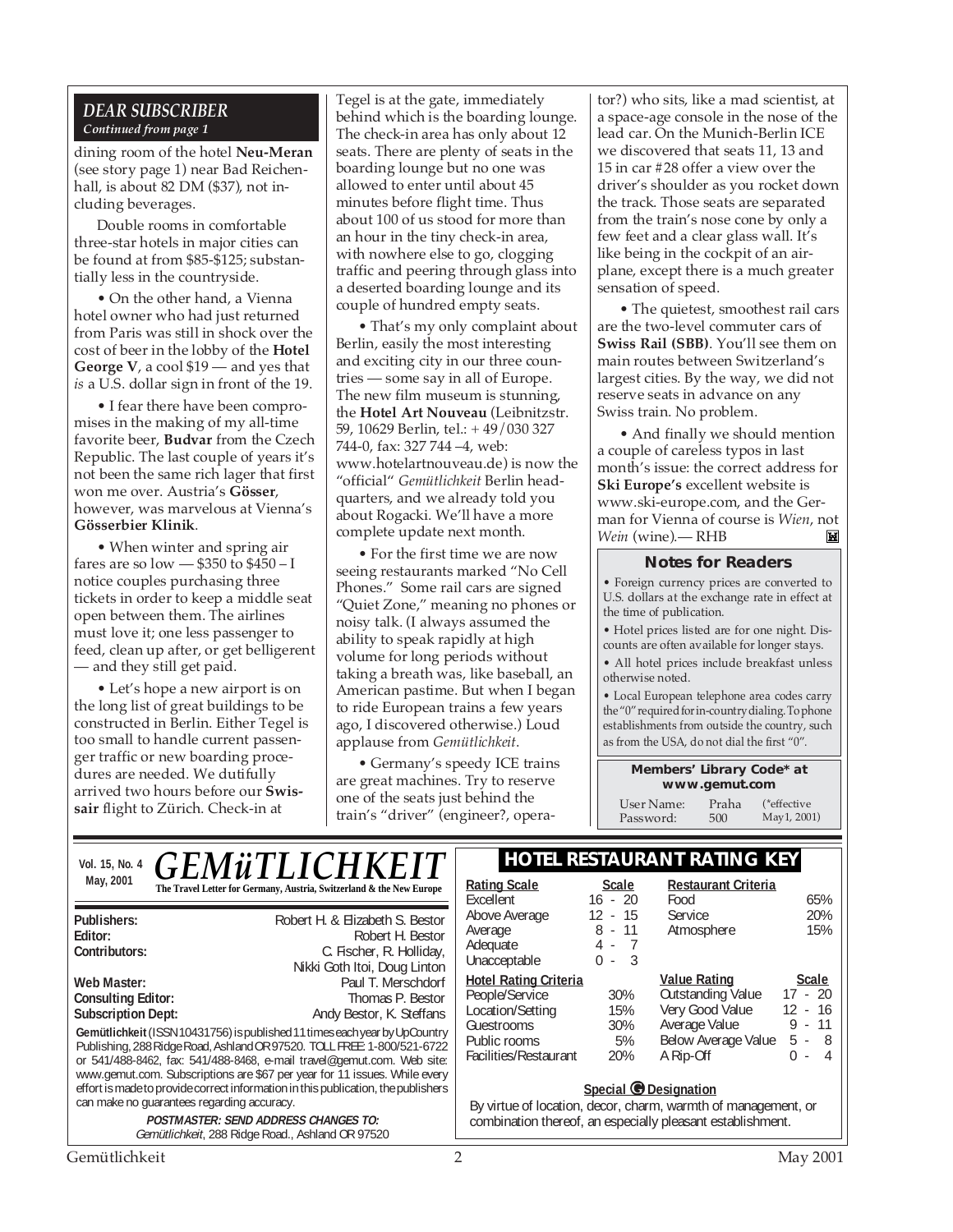## *PRAGUE 2001*

bribe our way into. And out of. And where the door frame of our Spartan room collapsed on us when we tried to lock up.

Not at the dreary, dirty train stations. Nor the barren Soviet-style department stores. Or at the official Cedok Tourist Offices where the *dobry dens* (hellos) were sullen and the signs read "No Informations Here."

Forget too, any idea of fine dining. Or sometimes just dining, period. Restaurants were either closed up tight, or mere waiterless movie sets posing as restaurants. The only way to fill your tummy was to search out some smoky, somber, ill-lit *pivovar* (beer joint) serving dismal platters of boiled beef or duck…and dumplings. Brown stuff and white stuff as we got to calling it. And where the only things to die for were the cheap frothy mugs of Pilsner Urquell and Budvar you washed it all down with.

Anyway, 10 years later Team Hajkova, and the clean, totally renovated, businesslike Hotel Adria, seem pretty representative of the greater good that's happening throughout tourist Prague. Where 'drab' is definitely out and the city dubbed "Golden," while not yet plus-perfect, is once more living up to its name.

We understand *Gemütlichkeit* readers are here principally for the inside scoop on digs and dining not standard guidebook travel babble or lengthy historical backgrounders — but one should not go to Prague without learning about its turbulent past. While this is true of any destination, the multiple and complex dramas that make up the Czech story require special attention.

For without it, how can one ever properly appreciate the architectural splendor that has made Prague Europe's most beautiful and sensuous medieval city....despite decades of victimization. Nazis. Communists, et al.

Ignore the past and the impres-

## **Prague Basics**

*Continued from page 1* **Population:** 1,184,000 **Altitude:** 235 meters/771 feet **Driving Distances:**

| City      | KM/Miles |
|-----------|----------|
| Berlin    | 342/214  |
| Dresden   | 151/93   |
| Frankfurt | 523/327  |
| Munich    | 380/237  |
|           |          |

**Information:**

**Czech Cultural Center** (State run information center), 1109 Madison Ave., New York, NY 10028, tel. 212-288-0830

Ask for a copy of *Welcome to Prague*, Prague's official guidebook and an excellent source of information. Contains city map and a large, detailed public transportation map.

**Prague Information Service (PIS)** Na Prikope 20, near Wenceslas Sq. M-F 9-6, Sat 9-3.

Staromestske nam, 1, Old Town Hall M-F 9-6, Sat/Sun 9-3

**Prague Tourist Center**: Rytirska 12. Daily 9-8 pm.

*Prague in Your Pocket*. Very useful. Published five times a year so info is up-to-date. Includes sightseeing, unbiased hotel/restaurant recommendations, events calendar, addresses, etc. Order for \$5.00 from http://inyourpocket.com/Czech/ Prague\_home.shtml. Also sold at Prague newsstands for 40 CSK (\$1).

**Daily Walks of Prague:** http:// www.walks.cz/walks/walks.htm

sion one might take away, at least in the busy summer season, is of a crowded, noisy, (albeit drop-dead gorgeous), metropolis filled with the dazzling trappings of capitalism gone mad.

McD's, B-K's, KFC's and American pizzerias have erupted, pimplelike, on every corner. Illuminated signs scream world brand names from the tops of tall buildings. Shops are filled to the gunnels with cheap Bohemian glass and other *tschotckes*. Massed bands of tourists tread a well-worn trail with their brollywaving guides who spout endless dates, times, numbers and names. Instant facts. Instantly forgotten.

But forget the past and you'll wonder at some of Prague's incongruities, too. Like the morose mien of so many of its seniors....next to the joyous foot-stomping rhythms of a youthful New Orleans-style jazz group. A pervasive, almost tangible, fatalism...alongside a sports-mad country that lives for its soccer and hockey. A surfeit of grizzled retainers in museums, art galleries, churches and public toilets....cheek by jowl with the heartiest two-fisted beer drinkers in the world, 160 liters per person, per year.

To start to understand how the Czechs have reached this dichotomous point, one must go back 50, 100, 500, even 1,000 years. At least to good King Wenceslas (actually a prince), the country's patron saint who sits atop his steed on the broad boulevard named for him.

Or to King Charles IV who founded his University in 1348 making it the first seat of higher learning in the Holy Roman Empire. And then built an enchanting bridge across the Vltava.

You must also go back to the massive Old Town Square statue of Czech martyr Jan Hus, burnt at the stake in 1415, the very same century the nearby Astronomical Clock first began ticking and telling its morality tale of "Greed, Vanity, Death and the Turk"...a playlet that brings out crowds of onlookers for every hourly chime.

But skipping back just 50 years provides enough tragedy to justify a whole population of fatalists.

Abandoned by the Allies in the Munich Agreement of 1938, Europe's "Second Switzerland" was invaded and taken over by the Nazis. Resistance was brutally repressed. Demonstrating student leaders were executed or sent to concentration camps. Universities were closed. Jews were sent to nearby Theresienstadt and other camps.

When Nazi leader Reinhard Heydrich was assassinated in 1942 by the Czech underground, a period of even harsher suppression fol-

*Continued on page 4…*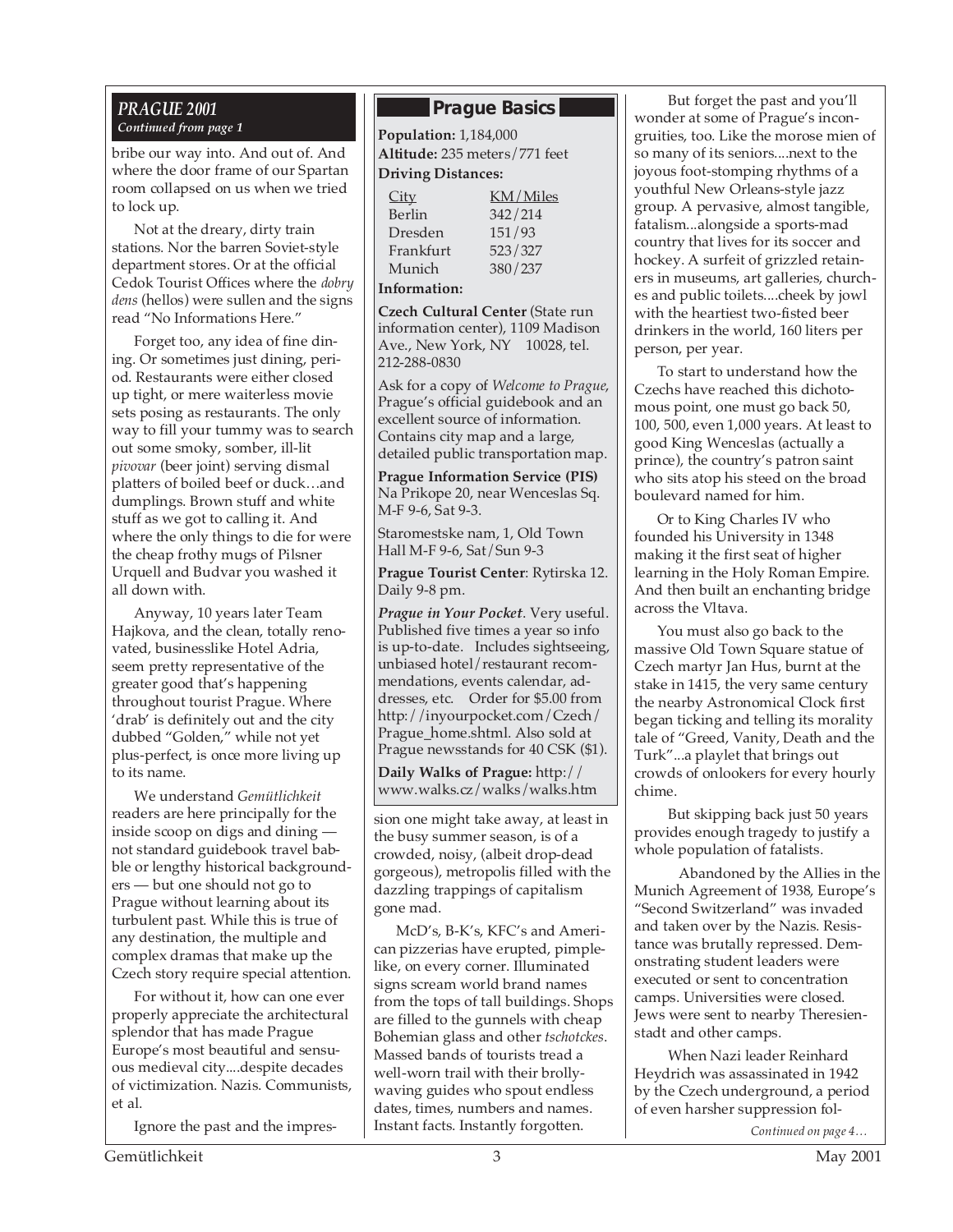## *PRAGUE 2001 Continued from page 3*

lowed. Whole villages were annihilated and the deportation of Jews was accelerated.

Even at war's end Prague's suffering continued when 5,000 citizens died during a May 5, 1945, uprising against the German occupiers.

Three years later, the Soviets came calling, imposing their own style of repression which prevailed until the spring of 1989.

(For a compelling description of this "Spring Fling," by an American journalist who lived it, we recommend *So Many Heroes* by Alan Levy — The Permanent Press, 4170 Noyac Road, Sag Harbor, NY 11963, tel. 631- 725-1101, \$22 plus shipping. Levy is also cofounder and editor-in-chief of the touristically indispensable English language weekly *Prague Post* that has appeared at news stands every Wednesday since October '91.)

But now Prague has risen to the top of the tourism "must-see" list. Medievally correct. Architecturally splendid. And romantic as all getout.

And herein lies a major problem. The city has become a victim of its own popularity. Millions of summertime tourists literally drown out the place, making sightseeing a difficult proposition.

Thus the preferred time to see Prague is out of season — way out when, as the new pocket-size city guide, *Prague in your Pocket*, aptly puts it, "The deluge of visitors slows to a mere flood."

Fortunately our February visit coincided with a week of almost spring-like weather. But even if it had rained and stormed and howled the whole time, we would have found plenty to occupy our time.

On the cultural front, for example, Prague has few peers in either diversity or deeply discounted prices (the current exchange rate doesn't hurt either). And beyond the many museums, art galleries, special exhibitions, 'nary a night goes by without an opera, concert or theater production somewhere...with prime seats available for next to nothing. And any hint of blue skies brings out instant combos of jazz, pop and classical on street corners, in squares and subways.

If music is not the food of your particular life, and you want something more energetic to warm the cockles of your wintry heart, the Czechs are no pikers on the athletic front either.

As defending Olympic hockey champs they frequently take great pride and pleasure in knocking off the mighty Russians. Their two main teams, Sparta and Slavia, are in action throughout the season. Take in a game. Tickets are cheap between 7 - 120 CZK (18 cents to \$3.15 ).

Soccer is another Czech passion and the city's AC Sparta Praha club is among Europe's best.

Prague is also a great walking city, conveniently organized into manageable sectors that can be easily covered in a long weekend.

Several companies (see Prague Facts Section) conduct daily walks, both general and themed. Among the latter include *Musical Prague*, a tour of Mozart, Beethoven and Dvorak haunts; a literary stroll with Prague's own Franz Kafka; *Mysterious Prague* follows a trail of legends and folklore; and a good-fun, three-hour evening *Pub Tour* focuses on the city's ancient brewing traditions, fabulous beers and visits to three or four local taverns you're not likely to find on your own.

Pick up a *Prague Walks* brochures from any hotel rack or at one of the tourist offices. Failing that, simply turn up most any time at Old Town Square or the Astronomical Clock and you'll likely find a walking tour about to depart.

For the less active there are several bus tours of Prague available, some coupled with a bit of walking. Most of these companies also organize river cruises and day-trips to places like **Karlstein Castle**, **Karlovy Vary** and the concentration camp, **Theresienstadt**.

But as a good portion of tourist Prague is pedestrianized, the best way to see it is to strap on a good pair of walking shoes (the cobblestones can be hard on your feet) and check out the major neighborhoods.

Our suggested sightseeing "musts" include:

• **Wenceslas Square**, site of the pro-democracy demonstrations of 1968 and 1989 and dominated by a statue of the good Saint himself.

Though lacking the excitement and atmosphere of the Old Town much of it was razed in the 19th century to make way for offices and apartments — Wenceslas offers a good selection of restaurants, upmarket shopping, the **National Museum** and the **National Theater**.

Next to the theater be sure to visit the **Cafe Slavia** where the unofficial opposition gathered during the communist era and where President Havel wooed his first wife, Olga. Closed for many years due to property wrangles, it re-opened in late 1999 and offers fine river and castle views.

•**The Stare Mesto** (Old Town). Narrow, meandering cobbled streets radiate from the **Staromestski** (Old Town Square) with its **Astronomical Clock** and **Jan Hus Memorial**.

This is an area of beautiful baroque and Renaissance architecture sprinkled with some marvellous restaurants, pubs and cafes.

It is, of course, a popular tourist domain and many shops are filled with kitsch and the ubiquitous glassware. But, because there are a few jewels among the dross, browsing can still be worthwhile .

• **Josefov**, Prague's melancholic Jewish Ghetto, comprises several synagogues, the **Jewish Museum** and two cemeteries...all that remains of one of Europe's oldest Jewish communities.

It was from this ghetto that three trainloads of children were able to escape German occupied Prague in 1939, thanks in part to Oscar Schindler (*Schindler's List*). The **Pinkas Synagogue** contains a permanent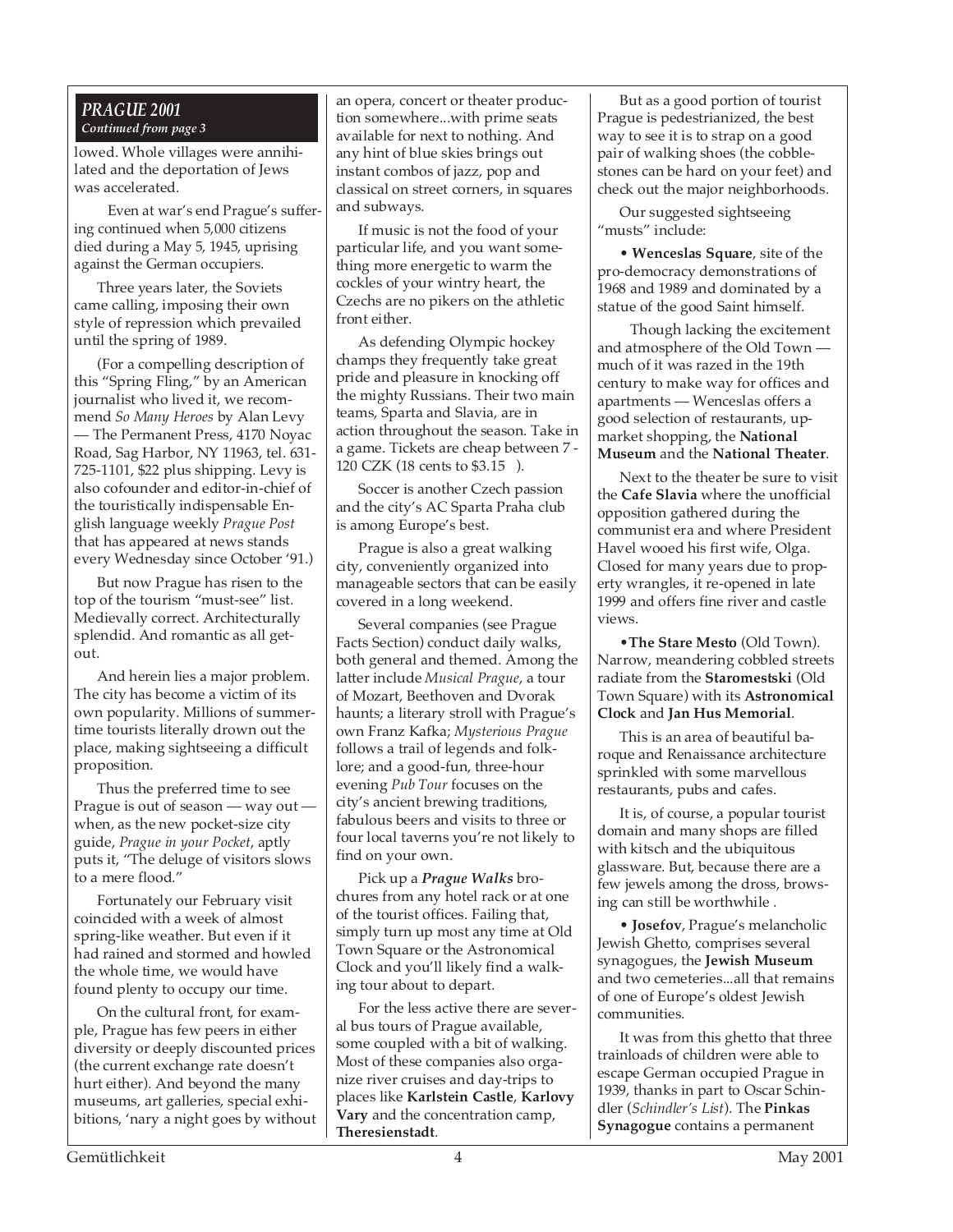exhibition of children's drawings brought from nearby Theresienstadt concentration camp. Most of these children, however, were shipped on to Auschwitz and did not survive.

• **Hradcany**, the castle area on a hill incorporating **Prague Castle**, **St. George's Basilica** and the narrow, shop-filled **Golden Lane.** On foot it's a bit of a haul or take the #22 tram.

At the end of your explorations, you'll have discovered a city of church towers and golden spires. Of gargoyles and angels. Doors and arches and guild signs. Of crooked, crinkled, cobbled streets. And gracious pedestrian promenades with elegant mansions in pinks and blues. All surmounted, of course, by the obligatory magic castle on a hill.

## **A Word on Safety and Taxis**

While Prague has a reputation for petty crime and corruption, walking during daylight hours is perfectly safe. Just take the basic precautions against pickpockets you would in any other major city.

At night, a bit more vigilance is called for as Prague has quite a swinging nightlife, from smoky bars to up-market nightclubs, dance halls and casinos.

Prague taxis are famous for over charging...and worse. So book through your hotel or, better still, use the excellent and inexpensive public transportation system of trams, buses and subways.

## **Accommodations**

*(Editor's Note: Many Prague hotels have more than one web site. Additional sites are usually run by booking services which may offer higher prices. Obtain your price quote directly from hotels as well as any outside reservations services.)*

## Hotel Adria

While Prague today has no shortage of accommodations, from neighborhood pensions to five-star international high rises, we particularly appreciate the location, comfort and efficient attitude of this Wenceslas Square hotel cited in the first paragraphs of this story.

In a row of relatively bland neighbors, the classic canary yellow exterior of the fully-renovated, fivestory building stands out. The spotless interior features gleaming surfaces of steel and glass and a lobby bar affords immediate relief from the outside world.

The 88 guest rooms are fully airconditioned, comfortably and prettily furnished and contain all the usual amenities. As befits a property catering to a business clientele, guests have 24-hour access to an Internet room.

**Daily Rates:** Singles \$86 to \$127, doubles \$105 to \$151.

**Contact:** Hotel Adria, Vaclavske namesti 26, 110 00 Prague 1, tel. +420 2/210 81291, fax 21 0 81300, email: mailbox@hoteladria.cz, web: www.hoteladria.cz **Rating: QUALITY 15/20, VALUE 15/20** 

## Hotel U Cervene Sklenice

One of the few guidebooks that even bothers to mention it calls Kampa Island an "oasis of calm even on the busiest August day." It seems odd the island receives so little attention because in addition to its quiet park and pretty square it is home to a number of excellent hotels and restaurants.

Today, shaded by giant chestnut trees, the park offers panoramic views of the river and the Charles Bridge, while the main square, Na Kampa, is a focal point for lots of low-key activities.

Na Kampa, in fact, was chosen as the setting for several scenes in the 1996 movie, *Mission Impossible,* and Tom Cruise actually stayed in the only hotel on the square, then known as the Sidi, but now reopened under the name Hotel U Cervene Sklenice.

With only five rooms, it is the smallest and the least expensive of the island's hotels. Furnishings are strictly functional but all is well maintained and comfortable. Each room has private bath, satellite TV, phone, minibar, safe and terrific views of either the river or the square.

Room Number 5 is best for river watching. Or ask for the second floor room facing the square and forever be able to assert, as we do, that Tom Cruise once spent the night in your bed.

There is a small restaurant open March to October. No elevator.

**Daily Rates:** Doubles 2900 to 4600 CZK (\$76-\$121), apartments 3300 to 5200 CZK (\$87-\$137) **Contact:** Hotel U Cervene Sklenice,

Mala Strana – Kampa, Praha 1, tel. +42/0602/357700, fax 42/02/ 57531332 , email: recepce@hotelkampa.cz, web: www.hotelkampa.cz

**Rating: QUALITY 10/20, VALUE 13/20** 

Hotel Na Kampe 15



Tioner iversample<br>A few doors down, Hotel<br>Kampe 15 has 26 rooms Na Kampe 15, has 26 rooms on three floors (again, no elevator). Each stylish guestroom has a view of the river or square and is individually decorated with well-chosen antiques, framed prints and oriental rugs over hardwood floors. The hotel is only two years old so everything is fresh and bright. Four rooms have bathtubs, the rest showers. All bathrooms are tiled.

**Daily Rates:** Singles 3600 to 5400 CZK (\$95-\$142), doubles 4000 to 5800 CZK (\$105-\$153)

**Contact:** Hotel Na Kampe 15, Na Kampe 15, 118 00 Prague 1, tel. +4202/57531430, fax +57533168, email: nakampe15@archibald.cz, web: www.nakampe15.cz/ **Rating: QUALITY 17/20, VALUE 18/20** 

## Hotel U Pava

Two other hotels, while not technically on Na Kampa, are so close both in distance and ambiance that they qualify for full membership status. EDITOR'<sup>S</sup> CHOICE

The first, U Pava (At the Peacock), is just the other side of the Charles Bridge. The early 18th century building, originally a seminary, was scheduled for demolition in the early 1990s when Karel Klubal and family took over and produced a fine new hotel. Last year 16 new rooms were added.

*Continued on page 6…* The style, offbeat elegance and eclectic flair of the hotel's decor is evident throughout. The lobby is fairly restrained with a fireplace, deep leather chairs, painted ceiling beams and oriental rugs over a stone floor, but watch out for the odd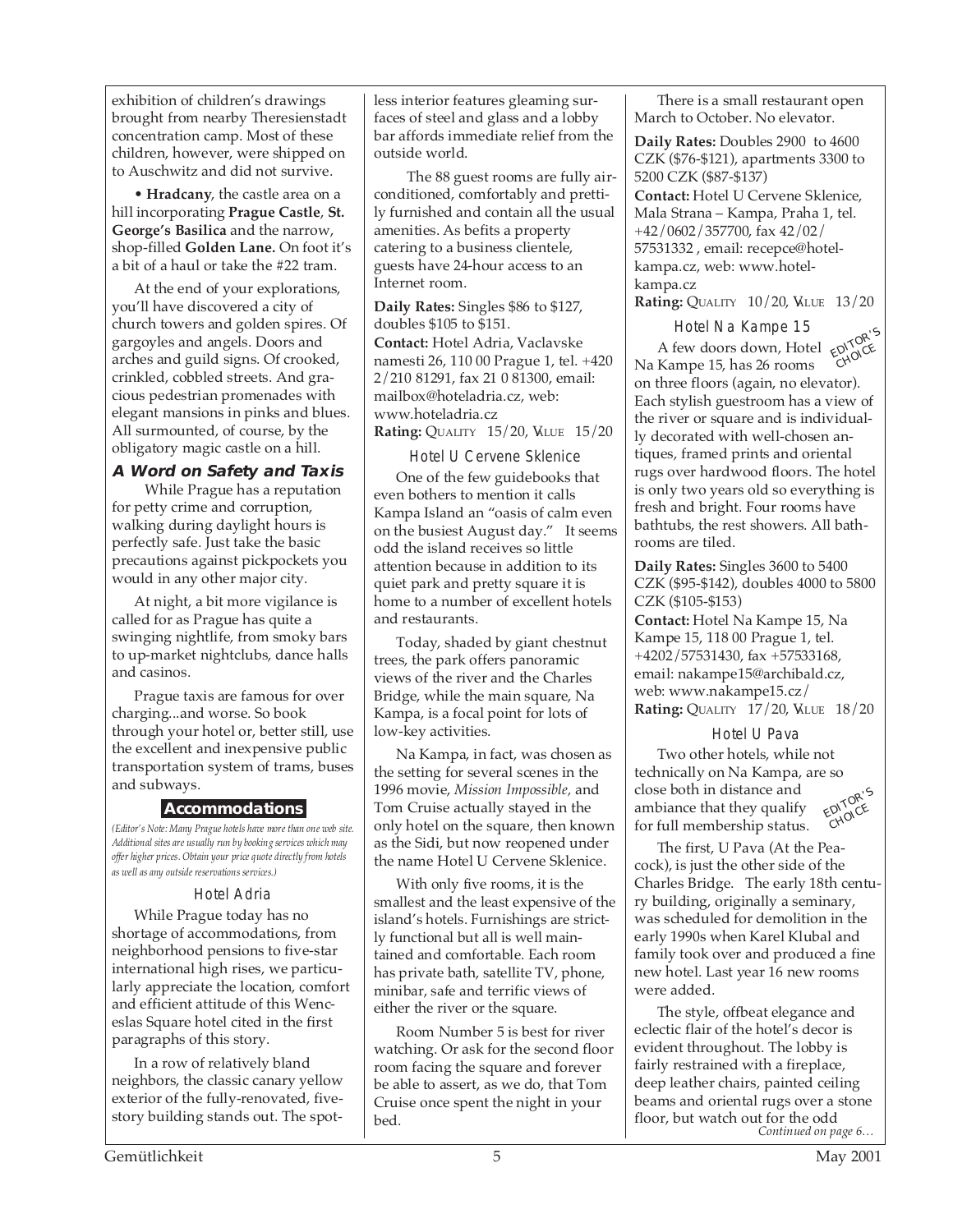## *PRAGUE 2001 Continued from page 5*

Greek column or gilded cherub.

The deluxe guest rooms in the new part are both opulent and dramatic with unexpected design twists.

One feels like a medieval great room, another has painted stucco gargoyles. Number 205 is a large corner room with a five-star castle view and handsome murals.

There's more clever decor in the corridors, where floor to ceiling murals have been painted by local artists.

Standard rooms are smaller and less flamboyant but nonetheless very pleasant. In the new section is an elevator as well as a guestroom suitable for handicapped travelers.

A small (max. 12 persons) restaurant has a vaulted ceiling, fireplace and leather club chairs.

**Daily Rates:** Singles 4300 to 5400 CZK (\$113-\$142), doubles 4500 to 5900 CZK (\$118-\$155) **Contact:** Hotel U Pava, U Luzickeho seminare 32, 118 00 Praha 1, tel. +4202/57533502, fax: 57530919, email: hotelupava@iol.cz, web: www.abaka.com/Czech/UPava/ **Rating: QUALITY 17/20, VALUE 17/20** 

#### Hotel Certovka

This 21-room hotel, also just off Kampa Island, opened in July of last year and is named for the creek it overlooks.

Its ample guestrooms are nicely furnished in good quality reproduction antiques with pleasing color schemes. Bathrooms have both tubs and showers and fluffy, thick towels, but we found the atmosphere somewhat standardized and a bit unnecessarily formal.

Two observations: prices are quoted only in U.S. dollars and German marks and the framed prints on the guestroom walls have price tags on them.

**Daily Rates:** Singles 145 to 240 DM (\$66-\$109), doubles 195 to 320 DM (\$89-\$145) **Contact:** Hotel Certovka, U Luzicke-

ho seminare 2/85, 100 00 Praha 1

Phones +420 2 5753 2235, fax 5753 4392, email: reservations@certovka.cz, web: www.certovka.cz **Rating: QUALITY 12/20, VALUE 13/20** 

To reach Kampa Island, either take the steps down from the Castle end of the Charles Bridge or cross the river on the Legii Bridge and walk along the water to the island.

## **Sustenance**

The dining out scene in Prague has changed dramatically since 1990. There are now more than 2,000 restaurants representing a wide variety of cuisines and styles. Remnants of the long, dreary communist past are in steady decline.

To give you an idea of what things were like in the old communist days, each proposed new menu item had to be relentlessly tested by the Ministry of Health before it could be served to the public. To avoid a nightmare of bureaucratic red tape, most restaurateurs simply stayed with the pre-approved, government dishes detailed in *Recipes for Warm Meals* and *Recipes for Cold Meals,* volumes I and II.

But with all the privatization and modernization, visitors can still run into places stuck in the old mind-set regarding food quality and, especially, service. Which brings us to...

Francouzska Restaurace

The stunning art nouveau **Municipal House**, built in 1911 and recently reopened after a painstaking renovation, is a must on any trip to Prague. After a look around the premises one day, we decided to try the three-course "quick lunch" being promoted for 490 CZK (\$13) in the elegant "French" restaurant just to the right of the building's front entrance. A perfect chance, we thought, to study the architectural splendor of the room as we enjoyed a good meal. As it turned out, we had more than ample opportunity for study; the "quick" lunch took an hour and a half.

We breezed through the starters, a choice of consomme or something called "chicken mosaic paté," but when it came to the main dish, veal ragout, the system fell apart. After a

30-minute wait the veal finally arrived. With full ceremony, waiters moved portentously through the dining room, bearing plates under enormous silver domes which were removed with a flourish to reveal, ta da, brown stuff arranged around a mound of mashed potatoes garnished by a single potato chip "artistically" stuck in the center.

Obviously trying but haven't quite got it.

Also on the ground floor is *Kavarna Obecni dum* (Municipal House Cafe), just as architecturally interesting as the main dining room but more informal. Good for a light meal, a snack, a cup of coffee and some first-class people watching.

*Plzenska restaurace* on the lower level is less formal still. Essentially a tavern, the decor is still remarkable. Tiled murals, wooden benches, gleaming fittings and stained glass windows combine for a charming atmosphere.

Francouzska restaurace, Obecni dum, Nameski republiky 5, Praha 1., tel. 2200 2777.

**Rating:** QUALITY 9/20, **VALUE 11/20** 

## Bellevue Restaurant

For those who tire of goulash and dumplings, the chic, widely-known Bellevue is considered Prague's best restaurant. Located on the river, its window tables and outdoor terrace offer water, bridge and castle vistas. Reserve two or three days ahead and ask for a view table.

The fare is mostly international jet-set staples the likes of Russian and Iranian caviar, foie gras, Norwegian salmon, and aromatic French cheeses, but with a few Czech specialities and game dishes — notably a filet of venison with a creamy cranberry sauce — mixed in.

The Bellevue (formerly Parnas at another location) is expensive by Prague standards. You'll pay about \$35 per person without beverages.

Bellevue Restaurant, Smetanovo Nabrezi 18, tel. +42/22 22 14 38, fax: 22 22 04 53, email: bellevue@praguefinedining.cz **Rating: QUALITY 15, VALUE 13**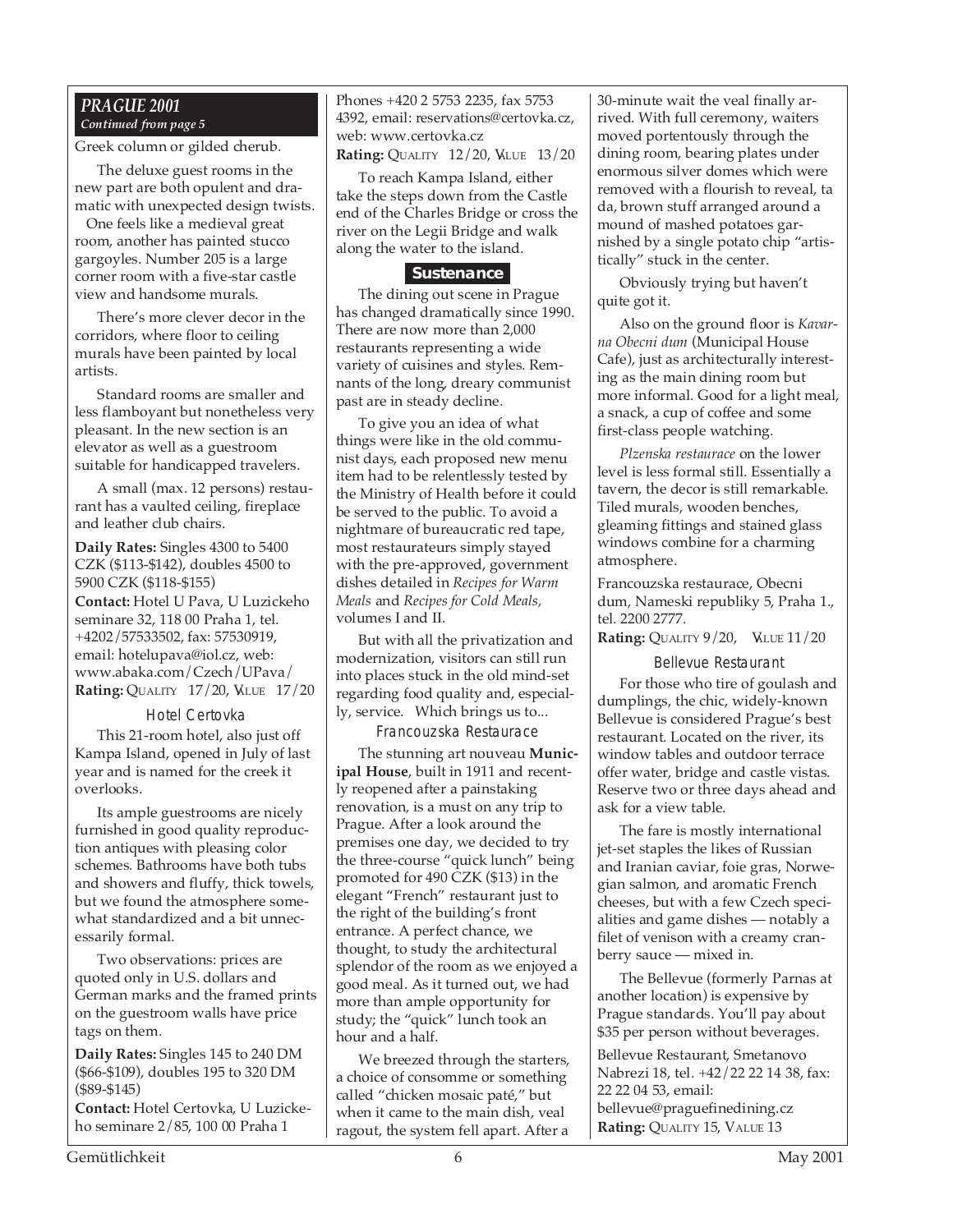Restaurant Na Kampe 15 The hotel reviewed in the The hotel reviewed in the **EDITOR'S**<br>previous section also has an excellent restaurant with wide windows and a dining terrace that look out on the river.

From the extensive menu, one can choose Bohemian potato soup with wild mushrooms 60 CZK (\$1.60) or country beer soup, loaded with cream and sharp cheese 70 CSK (\$1.85). A main course of roast goose breast is beautifully crisp and served with pureed green peas, sauteéd cabbage and two kinds of dumpling 290 CSK (\$7.60). Equally delicious is a hearty brewer's pork stew with potato pancake for 250 CSK (\$6.58). There are several vegetarian offerings, a full menu of fish dishes ranges in price from 260 to 300 CSK (\$6.84-\$7.90) and even a grilled Tbone steak for 300 CSK (\$7.90). Wines start at 690 CSK (\$18) per bottle.

The hotel also has an informal brasserie/pub around the corner which serves a few of the same dishes in smaller, cheaper portions. Cabbage soup with sausage is 40 CSK (\$1) and homemade goulash with dumplings 120 CSK (\$3.16). A frosty half-liter of Pilsner Urquell is only 25 CSK (65 cents). In warm weather tables are set by the river. Hotel-Restaurant Na Kampe 15, Na Kampe 15, tel. 5753 1430 **Rating:** QUALITY 14/20, VALUE 15/20

## U Dvou Kocek

U Dvou Kocek never shows up on anybody's list of recommended restaurants in Prague but we wouldn't miss it. "The Two Cats" holds a warm place in our hearts because back in 1990 when meals were as hard to come by as hotel rooms, we were welcomed there with something akin to open arms.

A 1990 Fischer/Holliday quote, "Dinner was disappointing. Undistinguished braised pork, a large number of dry, heavy dumplings and a generous helping of very pureed spinach. Still, it was food and the total cost of 100 CSK (\$3.23) for the two of us included quite a lot of beer!"

Happily, all that has changed. There's now a full Czech menu, lots of good beer and an aging but enthusiastic accordionist works the crowd…but the atmosphere hasn't changed much at all from the working class bar it's always been. Which is to say you still can order plain braised pork; the general concept is the same except now it's topped with a sprig of limp parsley.

Still, U Dvou Kocek is a dependable, inexpensive spot. U Dvou Kocek: Uhelny trh. 10, Prague 1 No credit cards **Rating:** QUALITY 8/20, VALUE 10/20

Restaurant Velvet 14 This restaurant is next door to Hotel Na Kampe 15. The lunchtime set menu for 600 CSK (\$16) featured a choice of potato or onion soup, a Bohemian meat platter with sausages, a potato pancake, potato croquettes, two kinds of dumplings and sauerkraut. The fish platter came with carp, pike and trout with boiled potatoes and more croquettes. For anyone left standing — remember, this is only lunch — dessert possibilities were apple strudel with ice cream and thick pancakes topped with wild bilberries and whipped cream. Whew.

Velvet 14 Restaurant, Na Kampa 14. **Rating:** QUALITY 13/20, VALUE 14/20

## *HOTEL NEU-MERAN Continued from page 1*

person with breakfast.

There was no check-in, no paperwork or credit card processing, we were given the key and told the hours of breakfast (8-10am). While this was going on we requested a table for dinner and it wasn't until then, when we were seated in the dining room, that we were handed forms to complete for the local kurtax.

The "old-time Bavaria" impression was only strengthened by our Neu-Meran dining experiences. Sophists would probably use the word kitsch to describe the dining room's profusion of knickknacks, plants and religious icons. But *Ausländers* charmed by Bavarian ways would call it homey and reassuring. Put us in the latter category.

In the sense of ease and wellbeing engendered, there are few dining experiences equal to the cozy, relaxed charm of such country restaurants; each table bathed in its own pool of light, tall, froth-topped glasses of beer, the wood smell and the beaming faces of prosperous locals out for an evening of good *essen und trinken*.

And of course there is all that farm-fresh food. In the near future we have plans to bore you with our "dish hall of fame," a list of the best plates of food we've been pleased to report on in these pages over the past 15 years. One of them, you can be assured, will be the duck liver paté with apple shavings served by the Neu-Meran as a first course. Two butter-cube sized chunks of rich but surprisingly subtle paté was just enough for one — one cocktail party. The apple had been marinated lightly in an indefinable something that, when joined with the duck, took the dish to a higher level. A smear of the paté sprinkled with a few strands of the apple and it was magic on toast.

While nothing reached the culinary heights of the duck paté, all dishes were prepared with care and

*Continued on page 8…*

## **Key Websites for the Traveler to Germany, Austria & Switzerland**

**• www.gemut.com** Gateway site for travelers to Germanic Europe, including car rental, rail passes, hotel bookings, traveler feedback, free travel advice and past issues (free access to back issues for subscribers; see log-on info on page 2).

**• www.michelin-travel.com** The Michelin database of hotels and restaurants plus great interactive trip planning tools.

**• www.mapblast.com** Map and automobile trip planning. Locates routes and distances.

**• bahn.hafas.de/bin/query.exe/en** German rail. Train schedules throughout Europe, not just Germany.

**• www.sbb.ch/index\_e.htm** Swiss and European rail schedules.

**• www.ski-europe.com** Top web resource for skiers with much data on Alpine resorts.

**• www.switzerlandtourism.com** Website of Switzerland's national tourist authority.

**• www.germany-tourism.de** Germany's national tourist authority.

**• www.anto.com** Austria's national tourist authority. M